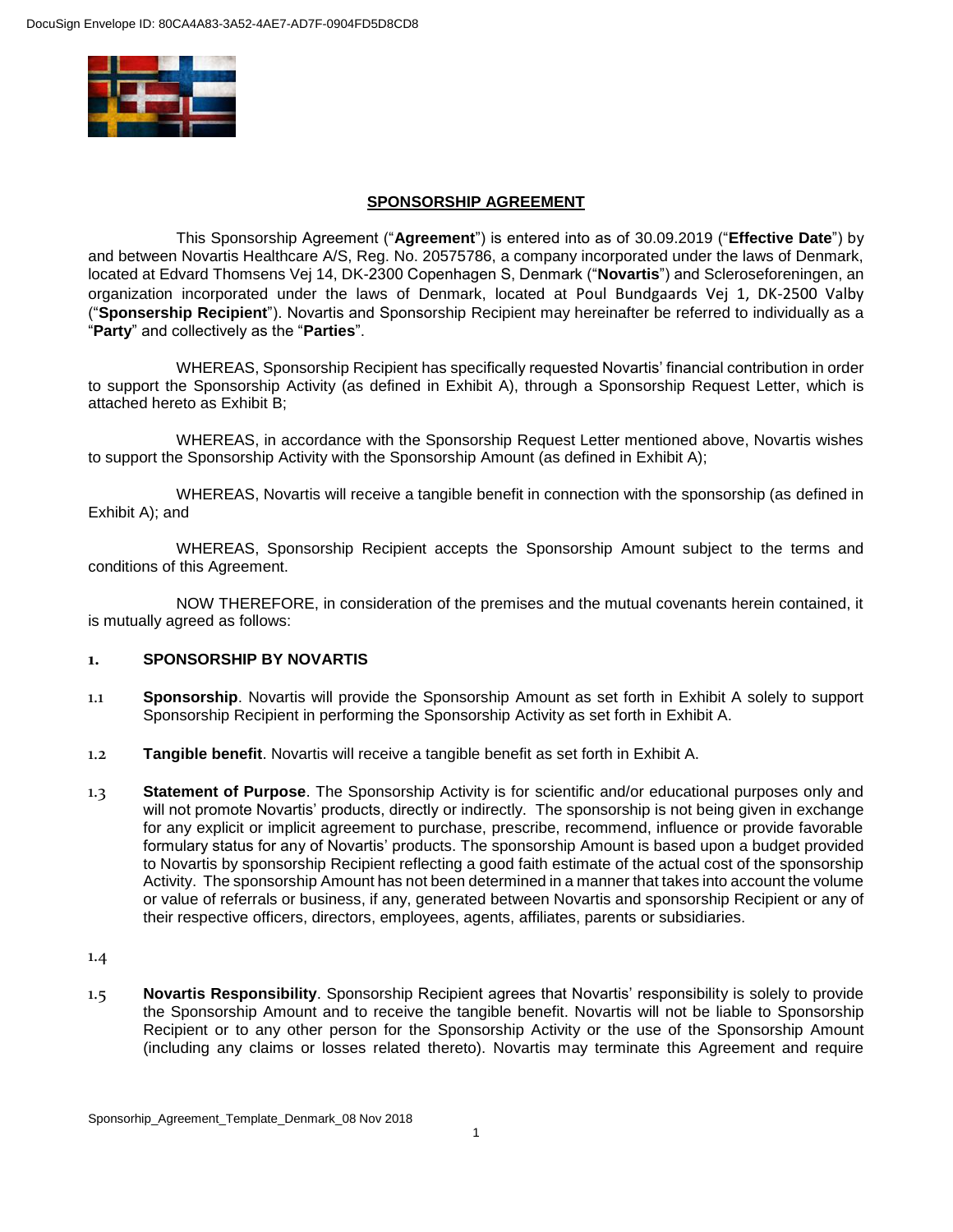

Sponsorship Recipient to return the Sponsorship Amount and take other corrective action if Sponsorship Recipient breaches this Agreement.

### **2. OBLIGATIONS OF SPONSORSHIP RECIPIENT**

#### 2.1 **Use of Sponsorship Amount**.

- (a) Sponsorship Recipient shall use the Sponsorship Amount solely for the Sponsorship Activity and shall not use the Sponsorship Amount for any activity that is inconsistent with, or prohibited by any law, rule or regulation. The Sponsorship Recipient undertakes to independently contact Novartis in the event any part of the Sponsorship Amount has not been used for the Sponsorship Activity so that such amount can be refunded to Novartis without undue delay.
- (b) Sponsorship Recipient will comply with (and shall be solely responsible for any failure to comply with) all relevant laws, rules and regulations (including any code of practice or other guidelines generally followed by pharmaceutical companies in the relevant country) in connection with the Sponsorship Activity. Sponsorship Recipient warrants that the Sponsorship Activity is compliant with all such requirements.
- (c) Sponsorship Recipient is solely responsible for the manner in which the Sponsorship Amount is disbursed, recorded and accounted and for all contractual and other relationships with third parties relating to the Sponsorship Activity and the use of the Sponsorship Amount. Any claims for payment from third parties involved in the Sponsorship Activity are the sole responsibility of Sponsorship Recipient and Novartis will not fund any additional amounts for the Sponsorship Activity.

#### 2.2 **Objectivity & Balance**.

- (a) The Sponsorship Activity will be independent, non-promotional and free from commercial influence or bias.
- (b) If the Sponsorship Activity involves the discussion of Novartis products, or the comparison of Novartis products with other products, that discussion and/or comparison must be objective, balanced, accurate, not misleading or deceptive and in compliance with all applicable laws, rules and regulations. Where appropriate, the Sponsorship Activity will include a discussion of multiple treatment options, and will not focus on a single product.
- (c) Sponsorship Recipient will ensure that any titles or overview information relating to the Sponsorship Activity will fairly and accurately represent the scope of the planned activity.
- (d) If required, Sponsorship Recipient is responsible for selection of presenters, moderators and collaborators for the Sponsorship Activity. Novartis will not control the planning, content, speaker selection or execution of any Sponsorship Activity. If Novartis suggests presenters, moderators or collaborators, Sponsorship Recipient will record the role of Novartis in making the suggestion, seek other sources and make a final selection based on balance and independence.

#### 2.3 **Disclosure of Financial Relationships**.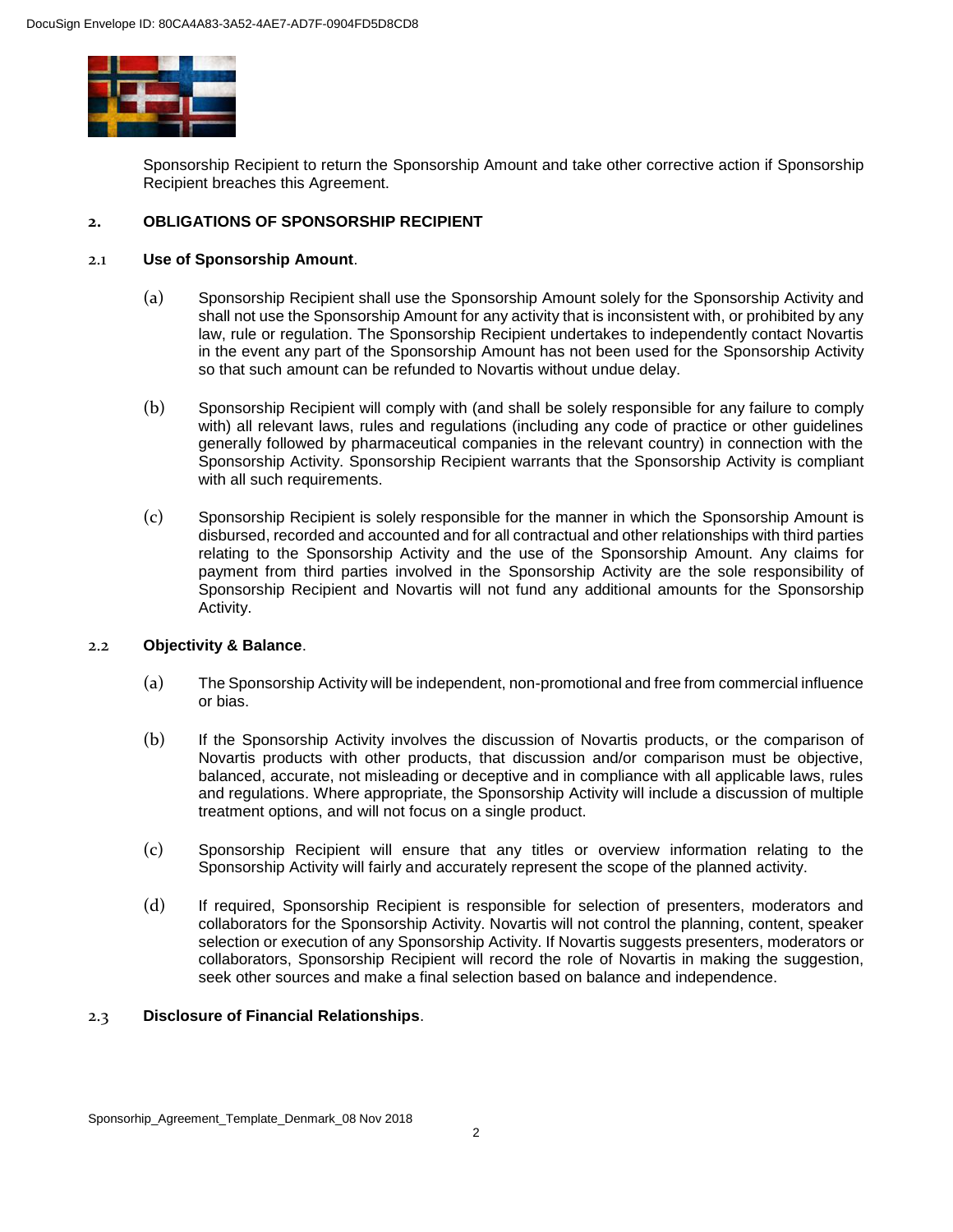

- (a) Sponsorship Recipient will: (i) disclose, to all audiences and in all publications relating to the Sponsorship Activity, that Novartis has provided a Sponsorship to support the Sponsorship Activity; (ii) acknowledge support from Novartis in brochures, syllabi, and other materials related to the Sponsorship Activity; and (iii) disclose any other relationships Novartis has with any individual speakers, moderators, collaborators or Sponsorship Recipient which a reasonable and ethical person would expect to be disclosed.
- (b) Novartis may disclose publicly the financial and non-financial support provided to Sponsorship Recipient, including, without limitation, the Sponsorship Recipient's identity, the Sponsorship Amount and purpose of the support.

# 2.4 **Ancillary Activities**.

- (a) If the Sponsorship Activity occurs as part of an overall activity that includes commercial activities, such activities will neither influence planning nor interfere with the Sponsorship Activity. No commercial activities will be permitted in the same room as an educational activity, unless (i) this is allowed in the country in which the activity will take place and (ii) only to the extent that such commercial activity does not interfere with the purpose of the Sponsorship Activity.
- (b) The scheduling of meals and/or receptions, if any, in connection with any portion of the Sponsorship Activity is at the sole discretion of Sponsorship Recipient. Meals and/or receptions, if any, will be modest and conducive to the Sponsorship Activity, and the amount of time at the meals or receptions will be clearly subordinate to the overall amount of time.
- (c) Reconciliation of Expenses. At the conclusion of the Sponsorship Activity, Sponsorship Recipient will provide to Novartis a reconciliation of the actual expenses versus estimated expenses and will issue a refund to Novartis for any portion of the Sponsorship Amount not incurred in the implementation of the Sponsorship Activity. In addition, Sponsorship Recipient will retain appropriate records of the Sponsorship Activity and the use of the Sponsorship Amount and will provide evidences (as further specified in Exhibit A) to Novartis to document that the Sponsorship Amount has been used in accordance with this Agreement.

#### **3. GENERAL**

- 3.1 **Entire Agreement**. This Agreement, together with its Exhibits, sets forth the entire agreement and understanding of the Parties as to the subject matter hereof and supersedes all proposals, oral or written, and all other prior communications between the Parties with respect to such subject matter. In the event of any conflict between a substantive provision of this Agreement and any Exhibit hereto, the substantive provisions of this Agreement shall prevail.
- 3.2 **Governing Law and Jurisdiction**. This Agreement shall be governed by and construed under the laws of Denmark, without giving effect to the conflicts of laws provision thereof. Any dispute or claim arising out of or in connection with this Agreement which cannot be settled amicably between the Parties, is to be brought before the Maritime and Commercial Court in Copenhagen or, if this court is not competent, before a competent court of law in the Kingdom of Denmark.
- 3.3 **Counterparts**. This Agreement may be executed in two or more counterparts, each of which shall be deemed an original, but all of which together shall constitute one and the same instrument.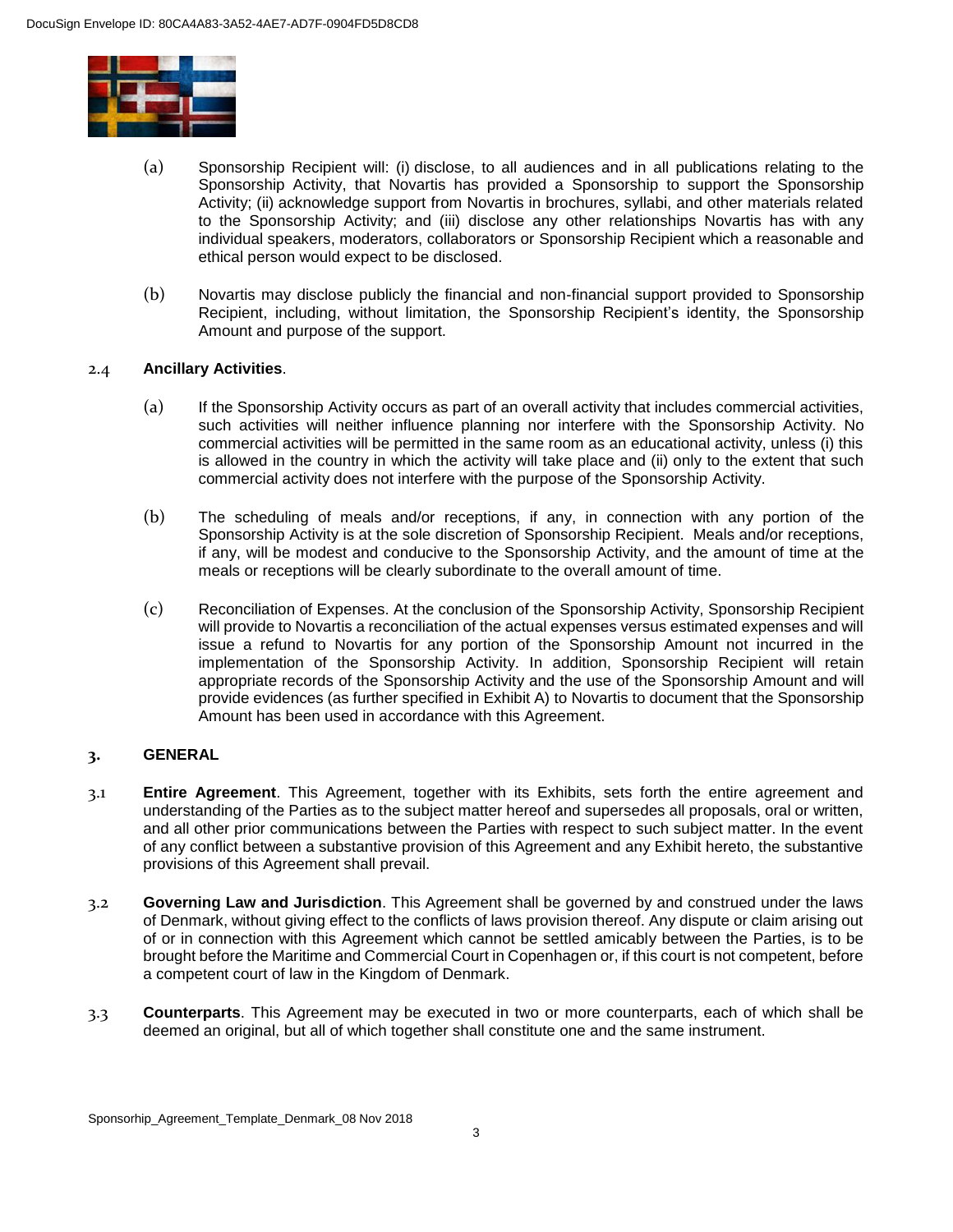

IN WITNESS WHEREOF, the Parties intending to be bound have caused this Agreement to be executed by their duly authorized representatives.

### **NOVARTIS HEALTHCARE A/S**

**Scleroseforeningen**

| Date and Signature 1 - Contract Owner |  |
|---------------------------------------|--|
|---------------------------------------|--|

Name: Susanne Thorsdal

Title: Field Brand Manager

City: Copenhagen S

| Date: | 04-Oct-2019   6:46:24 PM IST |  |  |  |
|-------|------------------------------|--|--|--|
|       |                              |  |  |  |

Name: Hans Tiedemann

Title: Projektleder

City: \_\_\_\_\_\_\_\_\_\_\_\_\_\_\_\_\_\_\_\_\_\_\_\_\_\_\_\_\_\_\_ Valby

Date: \_\_\_\_\_\_\_\_\_\_\_\_\_\_\_\_\_\_\_\_\_\_\_\_\_\_\_\_\_\_ 04-Oct-2019 | 6:46:24 PM IST 20-Oct-2019 | 11:52:07 PM PDT

| -DocuSigned by:             |
|-----------------------------|
| Signature: Susanne Thorsdal |
| A95A27496D9948E             |

DocuSigned by: Signature: Hans Tiedemann

| Date and Signature 2 - Business Approver |  |
|------------------------------------------|--|
|------------------------------------------|--|

Name: Mads Thomsen

Title: Franchise Head

City: Copenhagen S

Date: \_\_\_\_\_\_\_\_\_\_\_\_\_\_\_\_\_\_\_\_\_\_\_\_\_\_\_\_\_\_ 04-Oct-2019 | 5:26:05 PM IST

|            | DocuSigned by:<br>Mads Thomsen |
|------------|--------------------------------|
| Signature: | 7D74A2445448                   |

|                                                                                         | Name: Klaus Høm                    |  |  |
|-----------------------------------------------------------------------------------------|------------------------------------|--|--|
|                                                                                         | Title: Direktør                    |  |  |
|                                                                                         | $City:$ Valby                      |  |  |
|                                                                                         | Date: 07-Oct-2019   1:15:33 AM PDT |  |  |
| DocuSigned by:<br>$\frac{1}{1}$ $\frac{1}{1}$ $\frac{1}{1}$ $\frac{1}{1}$ $\frac{1}{1}$ |                                    |  |  |

Signature:  $\underbrace{\downarrow}$  Elaus  $\overline{\mathcal{H}}$   $\mathcal{B}$ m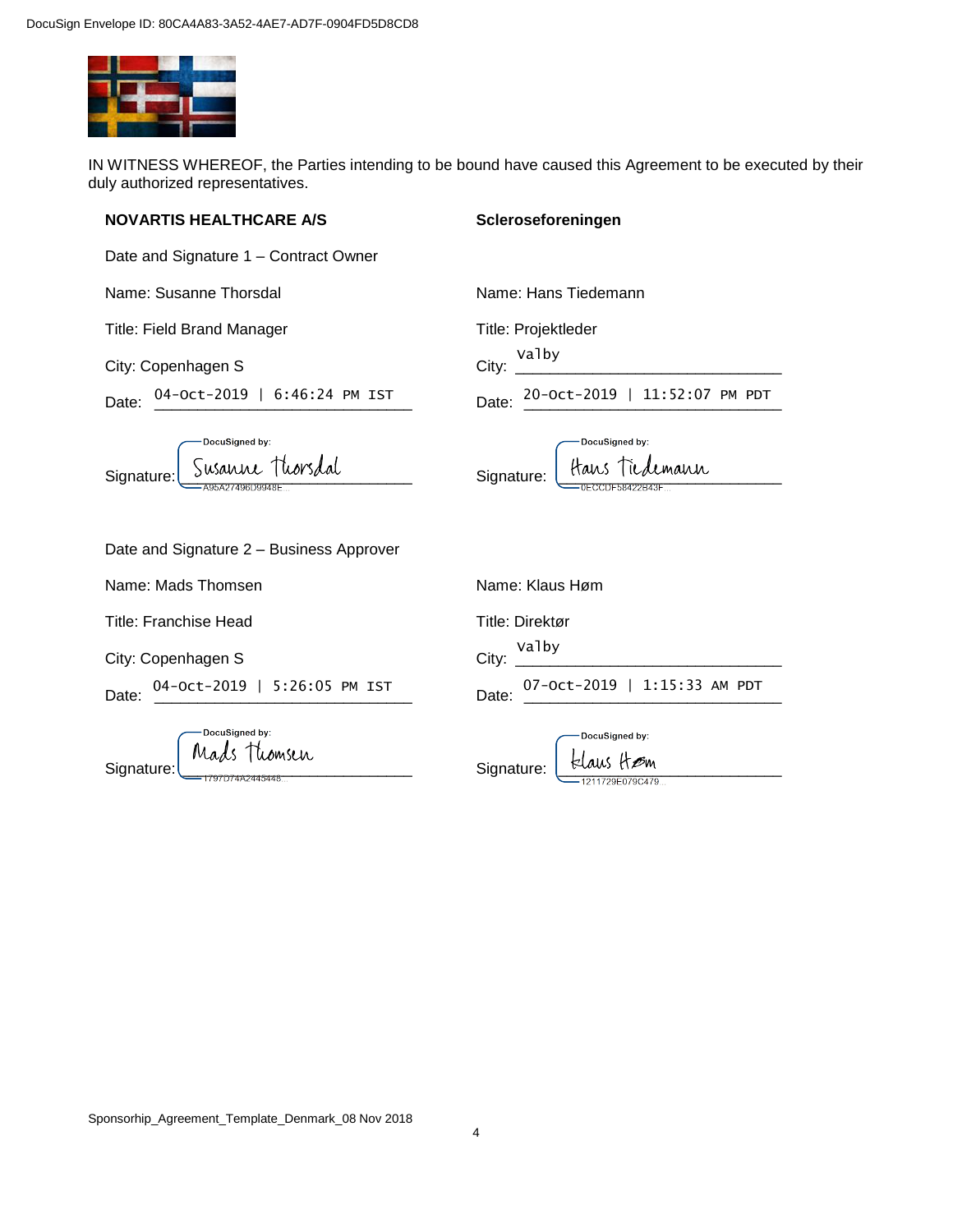

# **EXHIBIT A**

# **SPONSORSHIP AMOUNT & SPONSORSHIP ACTIVITY**

Sponsorship Amount: **DKK 274.200** DKK

Sponsorship Activity: Sponsorship Activity: **Scleroseforeningen – 36 MS træningsvideoer for patients with MS.**

The sponsorship amount is payable against the corresponding invoice within sixty (60) days of its receipt and at the end of a calendar month.

The invoice shall include all details (including a Purchase Order Number)

Budget: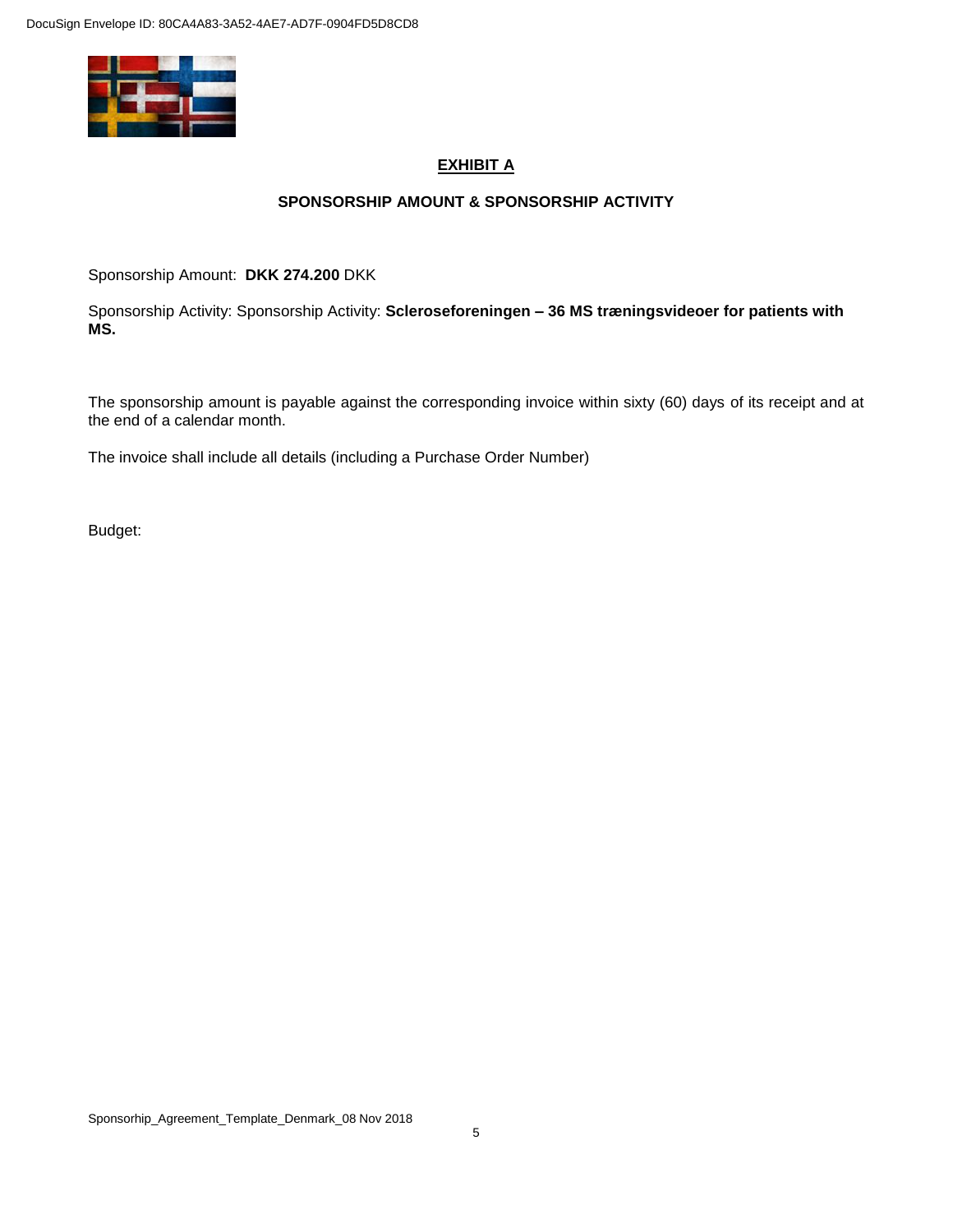DocuSign Envelope ID: 80CA4A83-3A52-4AE7-AD7F-0904FD5D8CD8



| Budget:                                                                                           |                             |
|---------------------------------------------------------------------------------------------------|-----------------------------|
| <b>Aktiviteter</b>                                                                                | Udgifter                    |
| Indledende fase                                                                                   | 32.000 kr.                  |
| Kvalitetssikring og kortlægning                                                                   |                             |
| Projektleder (90 timer)                                                                           | 31.500 kr.                  |
| Mødeforplejning                                                                                   | 500 kr.                     |
| Planlægningsfase                                                                                  | 35.000 kr.                  |
| Udvælge træningsøvelser, udarbejde grafiske storyboards og<br>forberede og klargøre til optagelse |                             |
| Projektleder (100 timer)                                                                          | 35.000 kr.                  |
| Indhente endeligt tilbud fra produktionsselskab                                                   |                             |
| Udførelsesfase                                                                                    | 207.200 kr.                 |
| Produktion af videoer                                                                             |                             |
| Filmning og redigering (ekstern og ex moms)                                                       | 185.000 kr.<br>(inkl. moms) |
| (Præproduktion 8.000 kr. ex moms)                                                                 |                             |
| (Projektledelse 25.000 kr. ex moms)                                                               |                             |
| (Instruktion 25.000 kr. ex moms)                                                                  |                             |
| (3 optagedage 60.000 kr. ex moms)                                                                 |                             |
| (Klip og postproduktion 30.000 kr. ex moms)                                                       |                             |
| Kørselsgodtgørelse til statister                                                                  | 2.500 kr.                   |
| Godtgørelse til statister                                                                         | 5.000 kr.                   |
| Distribution af videoer                                                                           |                             |
| Projektleder (42 timer)                                                                           | 14.700 kr.                  |
| Total                                                                                             | 274.200 kr.                 |
| <b>Udbetalingsinformation:</b>                                                                    |                             |
| Bank: Danske Bank                                                                                 |                             |
| Reg. nr.: 4440                                                                                    |                             |
| Konto nr.: 4370210306                                                                             |                             |
| CVR-nr.: 10367816 Tilhørende: Scleroseforeningen                                                  |                             |
| Adresse: Poul Bundgaards Vej 1, st.                                                               |                             |
| Postnr. og by: 2500 Valby                                                                         |                             |
| Forskningskontonr.: 09002                                                                         |                             |

Sponsorhip\_Agreement\_Template\_Denmark\_08 Nov 2018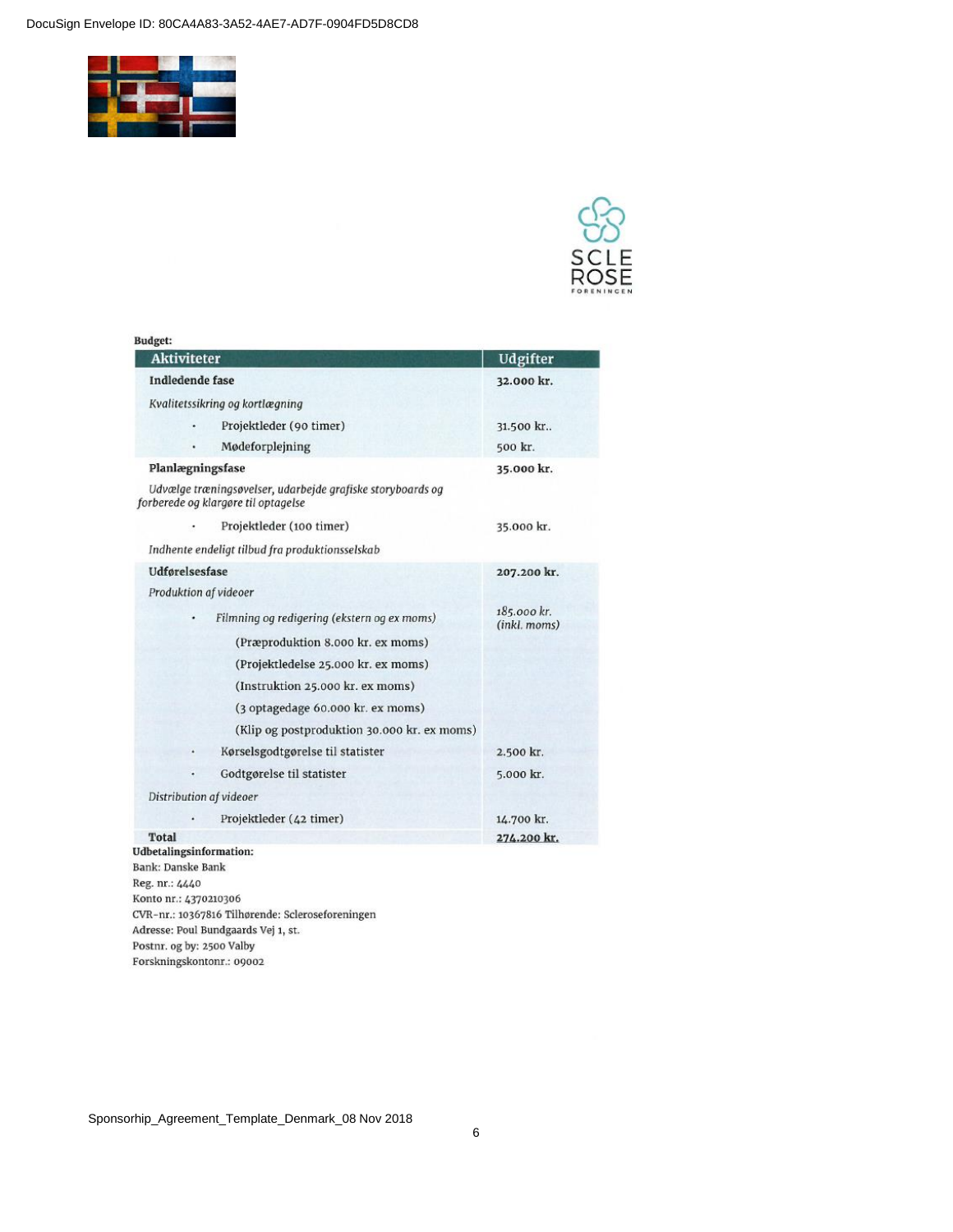

Tangible Benefit: *Novartis will be able to upload the videos on Novatis' website: KendDinMS for patients with ms*

Evidences must be provided to Novartis upon completion of the Sponsorship Activity:

After completion, the videos will be shared with Novartis as proof of completion of the activity.

The Sponsorship amount is payable against the corresponding invoice within sixty (60) days of its receipt and at the end of a calendar month.

The invoice shall include all details (including a Purchase Order Number) as specified in the Purchase Order received by Sponsorship Recipient at the following email address: Hans Tiedemann: hti@scleroseforeningen.dk